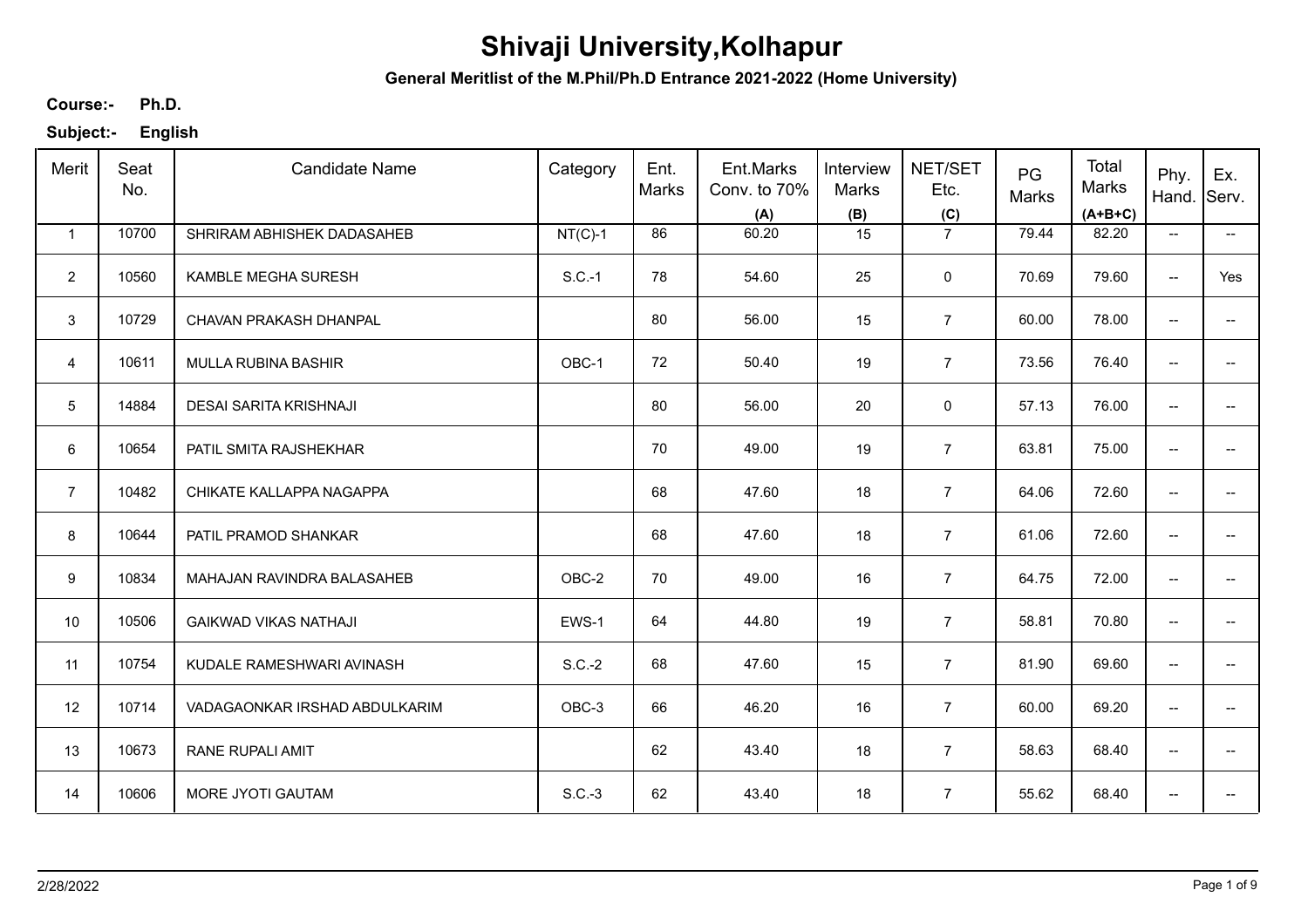**General Meritlist of the M.Phil/Ph.D Entrance 2021-2022 (Home University)**

**Ph.D. Course:-**

| Merit | Seat<br>No. | <b>Candidate Name</b>          | Category | Ent.<br>Marks | Ent.Marks<br>Conv. to 70%<br>(A) | Interview<br>Marks<br>(B) | NET/SET<br>Etc.<br>(C) | PG<br>Marks | Total<br>Marks<br>$(A+B+C)$ | Phy.<br>Hand.            | Ex.<br>Serv.             |
|-------|-------------|--------------------------------|----------|---------------|----------------------------------|---------------------------|------------------------|-------------|-----------------------------|--------------------------|--------------------------|
| 15    | 10795       | <b>BANSODE YOGITA RAJENDRA</b> | S.C.-4   | 56            | 39.20                            | 21                        | $\overline{7}$         | 50.00       | 67.20                       | $\overline{\phantom{a}}$ | $\overline{\phantom{a}}$ |
| 16    | 10786       | THORAT MANISHA DHARMENDRA      |          | 74            | 51.80                            | 15                        | $\mathbf 0$            | 69.68       | 66.80                       | $\overline{\phantom{a}}$ |                          |
| 17    | 10696       | SHINDE VAISHALI VASANTRAO      |          | 66            | 46.20                            | 19                        | $\mathbf 0$            | 78.50       | 65.20                       | $\overline{\phantom{a}}$ |                          |
| 18    | 10609       | MULANI RESHMABANO 9423265599   | OBC-4    | 60            | 42.00                            | 16                        | $\overline{7}$         | 55.00       | 65.00                       | $\overline{\phantom{a}}$ | -−                       |
| 19    | 10476       | CHAVAN ROSHNI RAJARAM          |          | 54            | 37.80                            | 20                        | $\overline{7}$         | 63.33       | 64.80                       | $\overline{\phantom{m}}$ |                          |
| 20    | 10621       | NALAWADE RANI LAXMAN           |          | 64            | 44.80                            | 13                        | $\overline{7}$         | 63.00       | 64.80                       | $\overline{\phantom{m}}$ | --                       |
| 21    | 10798       | <b>BHOSALE AJAY UTTAM</b>      | $S.C.-5$ | 54            | 37.80                            | 20                        | $\overline{7}$         | 61.12       | 64.80                       | $\overline{\phantom{m}}$ | -−                       |
| 22    | 10759       | MAGDUM SWATI ANNASAHEB         | EWS-2    | 62            | 43.40                            | 21                        | 0                      | 56.63       | 64.40                       | $\overline{\phantom{m}}$ |                          |
| 23    | 10479       | CHAVAN CHANDRAKANT KRISHNAT    |          | 60            | 42.00                            | 15                        | $\overline{7}$         | 61.00       | 64.00                       | $\overline{\phantom{a}}$ |                          |
| 24    | 10546       | KADAM MANISHA SUBHASH          |          | 60            | 42.00                            | 15                        | $\overline{7}$         | 57.12       | 64.00                       | $\overline{\phantom{a}}$ |                          |
| 25    | 10815       | JADHAV SHITAL ANKUSH           |          | 60            | 42.00                            | 15                        | $\overline{7}$         | 56.25       | 64.00                       | $\overline{\phantom{a}}$ |                          |
| 26    | 10514       | GHORPADE SHUBHADA DHANANJAY    |          | 60            | 42.00                            | 15                        | $\overline{7}$         | 56.00       | 64.00                       | $\overline{\phantom{a}}$ | $\overline{\phantom{a}}$ |
| 27    | 10785       | SURYAWANSHI POONAM SATISH      |          | 58            | 40.60                            | 16                        | $\overline{7}$         | 60.25       | 63.60                       | $\overline{\phantom{a}}$ | -−                       |
| 28    | 10730       | CHOUGULE SHILA SANTOSH         |          | 58            | 40.60                            | 16                        | $\overline{7}$         | 58.13       | 63.60                       | $\overline{\phantom{a}}$ | -−                       |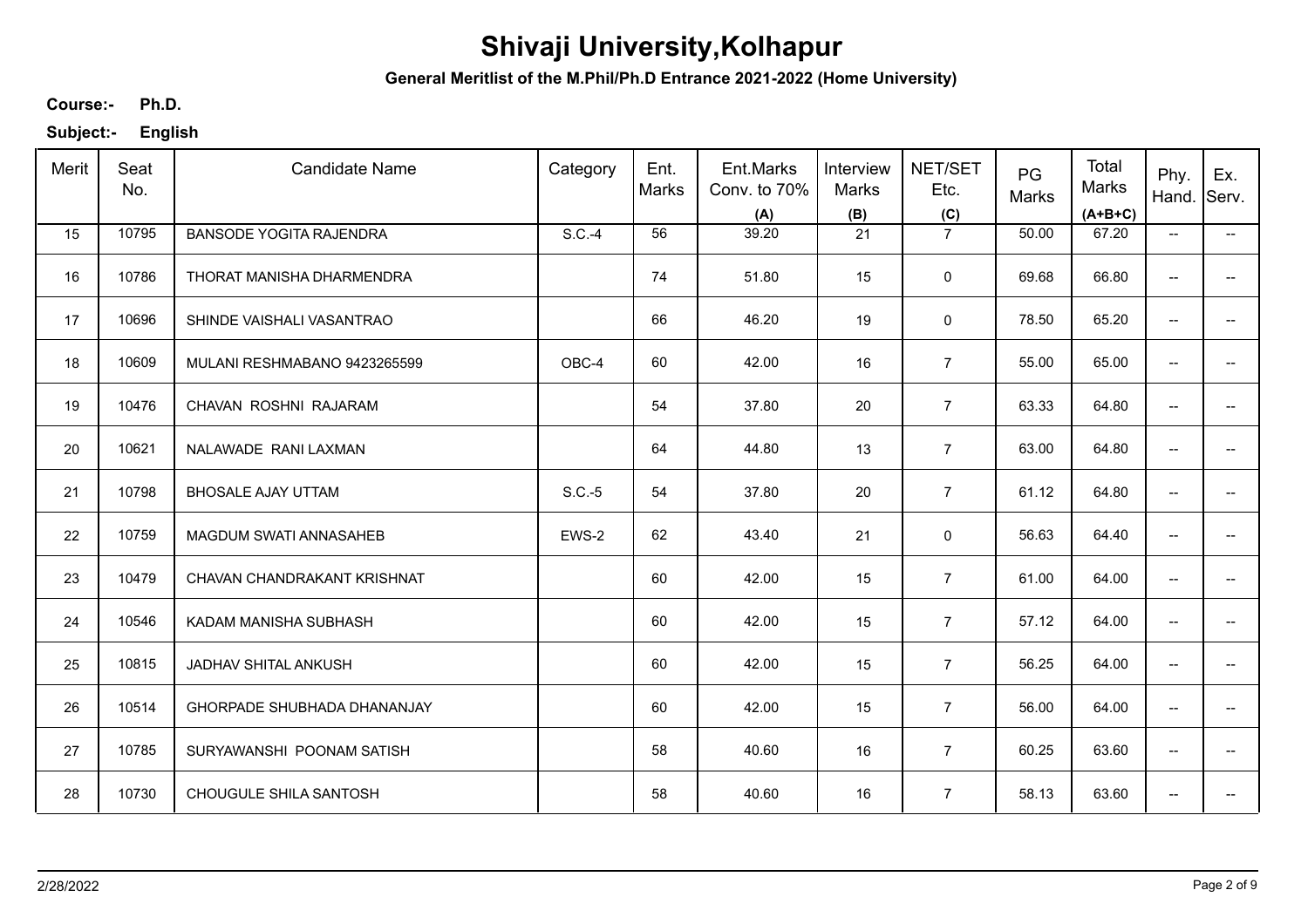**General Meritlist of the M.Phil/Ph.D Entrance 2021-2022 (Home University)**

**Ph.D. Course:-**

| Merit | Seat<br>No. | <b>Candidate Name</b>       | Category | Ent.<br>Marks | Ent.Marks<br>Conv. to 70%<br>(A) | Interview<br><b>Marks</b><br>(B) | NET/SET<br>Etc.<br>(C) | PG<br>Marks | Total<br>Marks<br>$(A+B+C)$ | Phy.<br>Hand.            | Ex.<br>Serv.             |
|-------|-------------|-----------------------------|----------|---------------|----------------------------------|----------------------------------|------------------------|-------------|-----------------------------|--------------------------|--------------------------|
| 29    | 14951       | MANE DIPALI MACHHINDRA      |          | 58            | 40.60                            | 15                               | $\overline{7}$         | 55.88       | 62.60                       | $\overline{\phantom{a}}$ | $\overline{\phantom{a}}$ |
| 30    | 10612       | MUSALE ASHISH MAHADEV       |          | 60            | 42.00                            | 13                               | $\overline{7}$         | 60.00       | 62.00                       | $\overline{\phantom{a}}$ | $\overline{\phantom{a}}$ |
| 31    | 10640       | PATIL JAYSHRI GANPATI       |          | 58            | 40.60                            | 14                               | $\overline{7}$         | 57.75       | 61.60                       | $\overline{\phantom{a}}$ | $\overline{\phantom{a}}$ |
| 32    | 10702       | SOHAILI VALENTINA BHARGAVA  |          | 54            | 37.80                            | 23                               | $\mathsf 0$            | 64.63       | 60.80                       | $\overline{\phantom{a}}$ | $\overline{\phantom{a}}$ |
| 33    | 10638       | PATIL ASAVARI SUDHIR        |          | 54            | 37.80                            | 23                               | $\mathbf 0$            | 61.25       | 60.80                       | $\overline{\phantom{a}}$ | $\overline{\phantom{a}}$ |
| 34    | 10653       | PATIL SHAILAJA MOHAN        |          | 58            | 40.60                            | 13                               | $\overline{7}$         | 56.63       | 60.60                       | $\overline{\phantom{a}}$ | $- -$                    |
| 35    | 10709       | TAMBADE TUSHAR SUBHASH      |          | 62            | 43.40                            | 17                               | $\mathbf 0$            | 69.50       | 60.40                       | $\overline{\phantom{a}}$ | $\overline{\phantom{a}}$ |
| 36    | 10652       | PATIL SAMIKSHA SHRIPATRAO   |          | 66            | 46.20                            | 14                               | $\mathbf 0$            | 67.81       | 60.20                       | $\overline{\phantom{a}}$ | $- -$                    |
| 37    | 10860       | SHELAR SURESH SAHADEV       |          | 56            | 39.20                            | 14                               | $\overline{7}$         | 55.63       | 60.20                       | $\overline{\phantom{a}}$ | $\overline{\phantom{a}}$ |
| 38    | 10525       | HARGANE SANDEEP SITARAM     | EWS-3    | 58            | 40.60                            | 12                               | $\overline{7}$         | 63.63       | 59.60                       | $\overline{\phantom{a}}$ | $\overline{\phantom{a}}$ |
| 39    | 10549       | KADUKAR PRAVIN BALU         |          | 58            | 40.60                            | 12                               | $\overline{7}$         | 63.38       | 59.60                       | $\overline{\phantom{a}}$ | $\overline{\phantom{a}}$ |
| 40    | 10633       | PATIL ABHIJEET RAGHUNATH    | EWS-4    | 56            | 39.20                            | 13                               | $\overline{7}$         | 66.63       | 59.20                       | $\overline{\phantom{a}}$ | $\overline{\phantom{a}}$ |
| 41    | 10705       | SONTAKKE SHIVAJI MACCHINDRA | $S.C.-6$ | 56            | 39.20                            | 13                               | $\overline{7}$         | 56.33       | 59.20                       | $\overline{\phantom{a}}$ | $\overline{\phantom{a}}$ |
| 42    | 10775       | PAWAR SUNIL HINDURAO        |          | 56            | 39.20                            | 13                               | $\overline{7}$         | 55.75       | 59.20                       | $\overline{\phantom{a}}$ | $\overline{\phantom{a}}$ |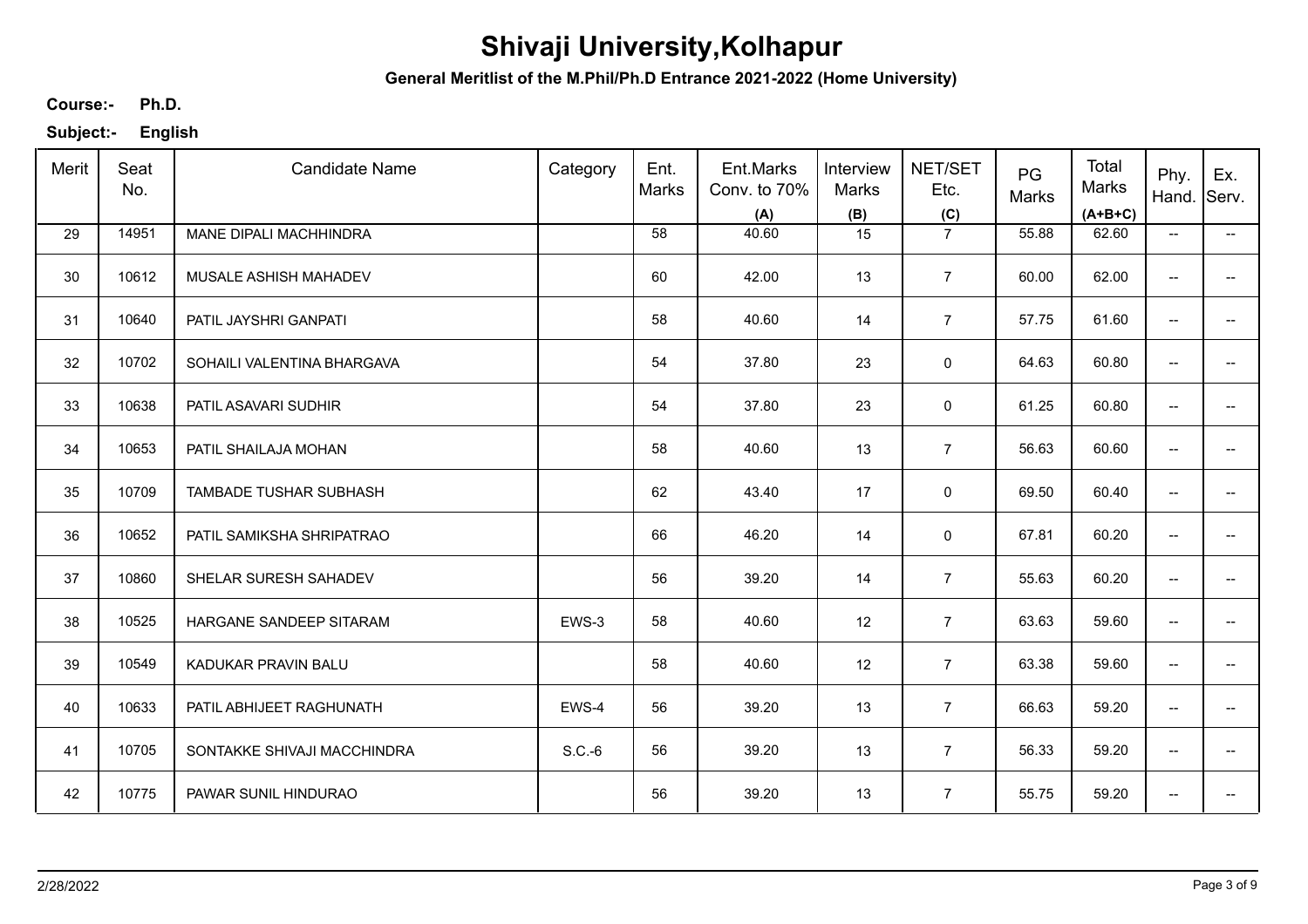**General Meritlist of the M.Phil/Ph.D Entrance 2021-2022 (Home University)**

**Ph.D. Course:-**

| Merit | Seat<br>No. | <b>Candidate Name</b>       | Category | Ent.<br>Marks | Ent.Marks<br>Conv. to 70%<br>(A) | Interview<br><b>Marks</b><br>(B) | NET/SET<br>Etc.<br>(C) | PG<br>Marks | Total<br>Marks<br>$(A+B+C)$ | Phy.<br>Hand.                       | Ex.<br>Serv.             |
|-------|-------------|-----------------------------|----------|---------------|----------------------------------|----------------------------------|------------------------|-------------|-----------------------------|-------------------------------------|--------------------------|
| 43    | 10456       | AGRAWAL SHIVKUMAR SURAJBHAN |          | 56            | 39.20                            | 13                               | $\overline{7}$         | 55.00       | 59.20                       | $\overline{\phantom{a}}$            | $\overline{\phantom{a}}$ |
| 44    | 10747       | <b>KAMBLE SONAM NATHA</b>   | S.C.-7   | 48            | 33.60                            | 18                               | $\overline{7}$         | 61.13       | 58.60                       | $\overline{\phantom{a}}$            | $\overline{a}$           |
| 45    | 10468       | BETKAR DINESH SITARAM       | $S.C.-8$ | 48            | 33.60                            | 18                               | $\overline{7}$         | 55.00       | 58.60                       | $\overline{\phantom{a}}$            | $-$                      |
| 46    | 10573       | KHADTARE PANDIT MADHUKAR    | S.C.-9   | 48            | 33.60                            | 18                               | $\overline{7}$         | 55.00       | 58.60                       | $\overline{\phantom{a}}$            | $\overline{\phantom{a}}$ |
| 47    | 14922       | PATIL GEETA RAVINDRA        | OBC-5    | 58            | 40.60                            | 18                               | 0                      | 53.75       | 58.60                       | $\overline{\phantom{m}}$            | $\overline{\phantom{a}}$ |
| 48    | 10802       | <b>CHORGE KOMAL MAYUR</b>   |          | 56            | 39.20                            | 12                               | $\overline{7}$         | 68.50       | 58.20                       | $\overline{\phantom{a}}$            | --                       |
| 49    | 10742       | JADHAV ANURADHA CHETAN      | EWS-5    | 56            | 39.20                            | 12                               | $\overline{7}$         | 60.00       | 58.20                       | $\overline{\phantom{m}}$            | $\overline{\phantom{a}}$ |
| 50    | 10489       | DAVANE PRAVIN PANDURANG     | S.C.-10  | 46            | 32.20                            | 19                               | $\overline{7}$         | 59.88       | 58.20                       | $\overline{\phantom{m}}$            | $\overline{\phantom{a}}$ |
| 51    | 10634       | PATIL AKSHAY ANANDA         | EWS-6    | 66            | 46.20                            | 12                               | 0                      |             | 58.20                       | $\overline{\phantom{m}}$            | -−                       |
| 52    | 10779       | SAWANT BHAGYASHREE ULHAS    |          | 50            | 35.00                            | 23                               | 0                      | 77.40       | 58.00                       | $\overline{\phantom{a}}$            |                          |
| 53    | 10590       | LAKADE JAYASHRI BAJIRAO     | S.C.-11  | 50            | 35.00                            | 16                               | $\overline{7}$         | 57.50       | 58.00                       | $\overline{\phantom{a}}$            | -−                       |
| 54    | 10842       | PATHAN ARSHIYA KHATOON      |          | 64            | 44.80                            | 13                               | 0                      | 93.50       | 57.80                       | $\overline{\phantom{a}}$            | $\overline{\phantom{a}}$ |
| 55    | 10485       | CHOTHE SMITA YASHAWANT      |          | 58            | 40.60                            | 17                               | $\mathbf 0$            | 55.38       | 57.60                       | $\overline{\phantom{a}}$            | $\overline{\phantom{a}}$ |
| 56    | 10836       | MANE SHAILA PRAVINKUMAR     | EWS-7    | 52            | 36.40                            | 14                               | $\overline{7}$         | 71.00       | 57.40                       | $\hspace{0.05cm}$ $\hspace{0.05cm}$ | ÷                        |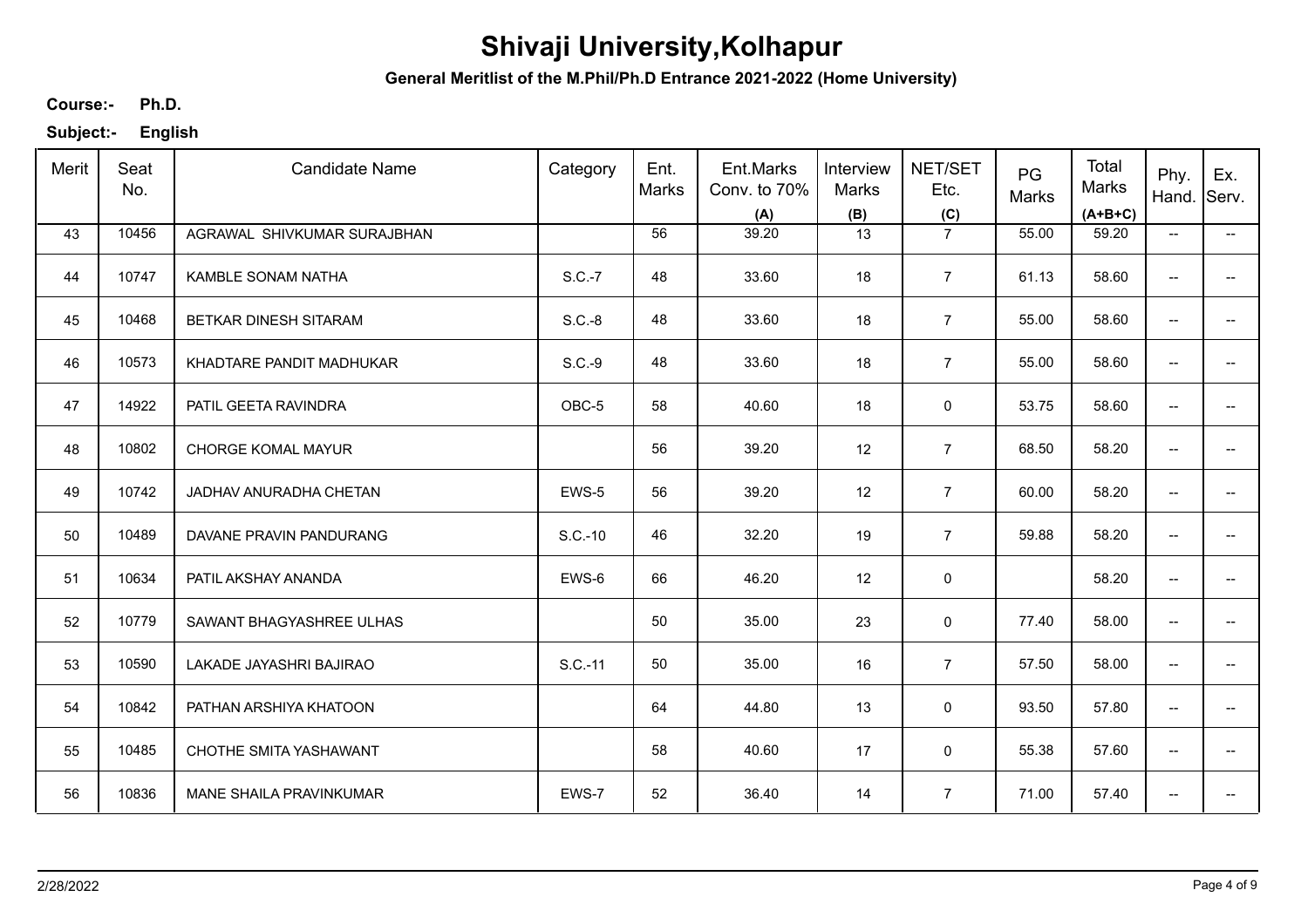**General Meritlist of the M.Phil/Ph.D Entrance 2021-2022 (Home University)**

**Ph.D. Course:-**

| Merit | Seat<br>No. | <b>Candidate Name</b>              | Category  | Ent.<br>Marks | Ent.Marks<br>Conv. to 70%<br>(A) | Interview<br>Marks<br>(B) | NET/SET<br>Etc.<br>(C) | PG<br>Marks | Total<br>Marks<br>$(A+B+C)$ | Phy.<br>Hand.                       | Ex.<br>Serv.                           |
|-------|-------------|------------------------------------|-----------|---------------|----------------------------------|---------------------------|------------------------|-------------|-----------------------------|-------------------------------------|----------------------------------------|
| 57    | 10846       | PAWAR NILAM KISAN                  |           | 62            | 43.40                            | 14                        | $\mathbf 0$            | 60.00       | 57.40                       | $\overline{\phantom{a}}$            | −−                                     |
| 58    | 10776       | SANNAKE TUKARAM UMESH              | S.C.-12   | 52            | 36.40                            | 14                        | $\overline{7}$         | 59.50       | 57.40                       | $\overline{\phantom{a}}$            | $\overline{\phantom{a}}$               |
| 59    | 10454       | ADATE SURYAKANT SHAMRAO            | S.C.-13   | 52            | 36.40                            | 14                        | $\overline{7}$         | 54.00       | 57.40                       | $\overline{\phantom{a}}$            | $\overline{\phantom{a}}$               |
| 60    | 10866       | <b>WARAGADE NILIMA NILESH</b>      |           | 60            | 42.00                            | 15                        | $\mathbf 0$            | 56.25       | 57.00                       | $\overline{\phantom{a}}$            | −−                                     |
| 61    | 10680       | SATPUTE RAVINDRA MARUTI            | S.C.-14   | 54            | 37.80                            | 12                        | $\overline{7}$         | 57.81       | 56.80                       | $\overline{\phantom{a}}$            | $\overline{\phantom{a}}$               |
| 62    | 10487       | CHOUGLE ABHISHEK RAGHUNATH         |           | 52            | 36.40                            | 20                        | $\mathbf 0$            | 68.00       | 56.40                       | $\overline{\phantom{a}}$            | −−                                     |
| 63    | 10724       | <b>BARGE SANDIP BHAGWAN</b>        | EWS-8     | 50            | 35.00                            | 14                        | $\overline{7}$         | 58.50       | 56.00                       | $\overline{\phantom{m}}$            | $\overline{\phantom{a}}$               |
| 64    | 10863       | SURYAWANSHI SHASHIKANT CHANDRAKANT |           | 50            | 35.00                            | 14                        | $\overline{7}$         | 56.50       | 56.00                       | $\overline{\phantom{a}}$            | $\overline{\phantom{a}}$               |
| 65    | 10736       | <b>GHATAGE VAISHALI BHAUSAHEB</b>  |           | 58            | 40.60                            | 15                        | $\mathbf 0$            | 62.88       | 55.60                       | $\overline{\phantom{a}}$            | $\hspace{0.05cm}$ – $\hspace{0.05cm}$  |
| 66    | 10717       | <b>WAGHMARE AMOL DADA</b>          | S.C.-15   | 48            | 33.60                            | 15                        | $\overline{7}$         | 61.00       | 55.60                       | $\overline{\phantom{a}}$            | $\overline{\phantom{a}}$               |
| 67    | 14966       | SAPKAL VILAS KASHINATH             | OBC-6     | 62            | 43.40                            | 12                        | $\mathsf 0$            | 60.63       | 55.40                       | $\overline{\phantom{a}}$            | $\hspace{0.05cm}$ $\hspace{0.05cm}$    |
| 68    | 10632       | PATIL UDAY SANGONDA                | OBC-7     | 50            | 35.00                            | 13                        | $\overline{7}$         | 56.93       | 55.00                       | $\overline{\phantom{a}}$            | $\hspace{0.05cm} \rule{0.5cm}{0.15cm}$ |
| 69    | 10756       | LANDGE SUBHASH CHANDRAKANT         | $S.C.-16$ | 48            | 33.60                            | 14                        | $\overline{7}$         | 52.75       | 54.60                       | $\overline{\phantom{a}}$            | $\hspace{0.05cm}$ $\hspace{0.05cm}$    |
| 70    | 14929       | SHENDAGE POONAM KISHOR             | $NT(C)-2$ | 52            | 36.40                            | 18                        | $\mathbf 0$            | 56.31       | 54.40                       | $\hspace{0.05cm}$ $\hspace{0.05cm}$ | $\hspace{0.05cm}$ – $\hspace{0.05cm}$  |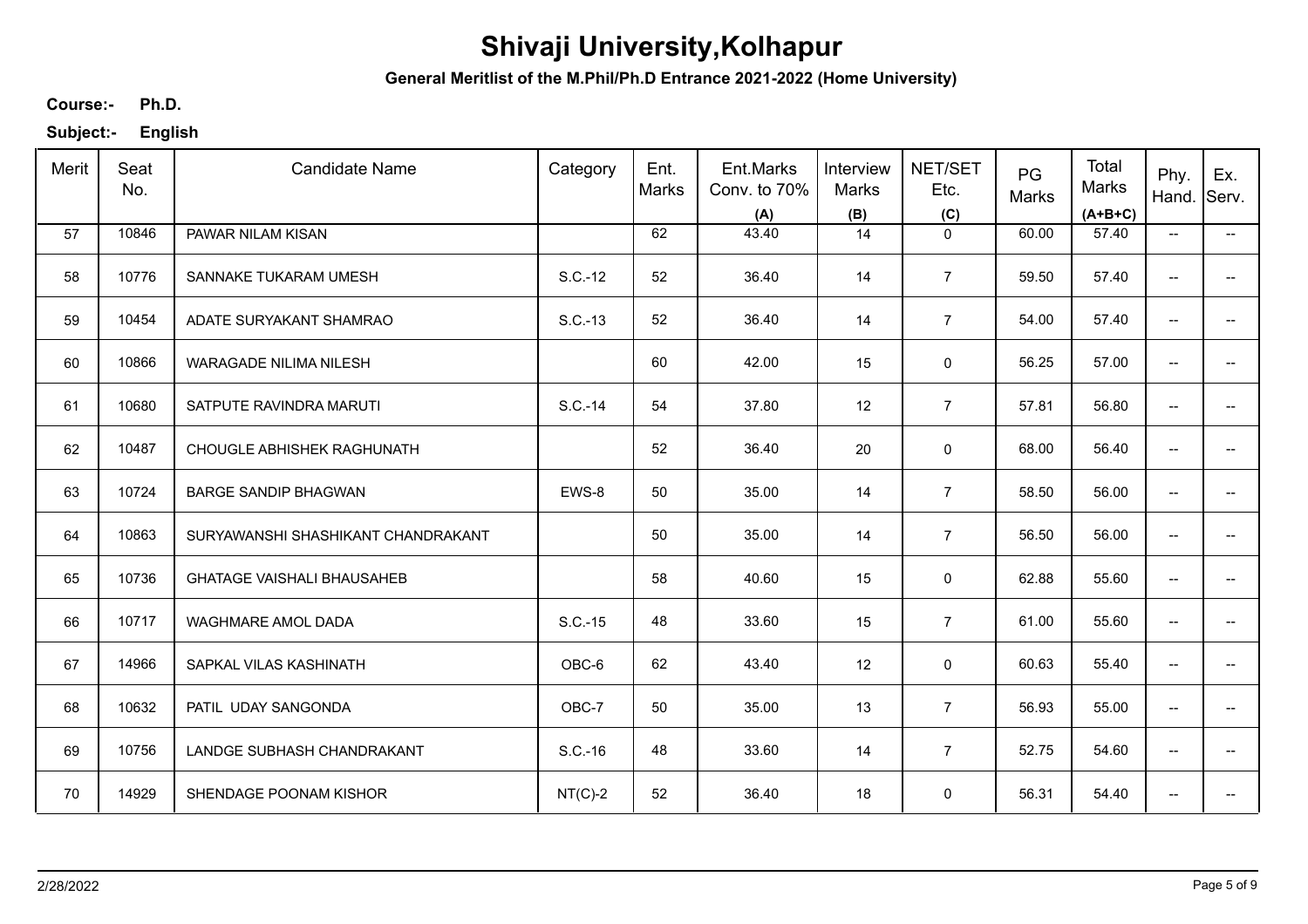**General Meritlist of the M.Phil/Ph.D Entrance 2021-2022 (Home University)**

**Ph.D. Course:-**

| Merit | Seat<br>No. | <b>Candidate Name</b>           | Category  | Ent.<br>Marks | Ent.Marks<br>Conv. to 70%<br>(A) | Interview<br>Marks<br>(B) | NET/SET<br>Etc.<br>(C) | PG<br>Marks | Total<br>Marks<br>$(A+B+C)$ | Phy.<br>Hand.            | Ex.<br>Serv.             |
|-------|-------------|---------------------------------|-----------|---------------|----------------------------------|---------------------------|------------------------|-------------|-----------------------------|--------------------------|--------------------------|
| 71    | 10566       | KAMBLE SAVITA SAMBHAJI          | S.C.-17   | 46            | 32.20                            | 15                        | $\overline{7}$         | 56.63       | 54.20                       | $\overline{\phantom{a}}$ | $\overline{\phantom{a}}$ |
| 72    | 10477       | CHAVAN AMIT KUMAR               | S.C.-18   | 46            | 32.20                            | 15                        | $\overline{7}$         | 55.25       | 54.20                       | $\overline{\phantom{a}}$ | -−                       |
| 73    | 14952       | MOHITE ABHIJIT RAJARAM          | $NT(B)-1$ | 60            | 42.00                            | 12                        | $\mathbf 0$            | 70.31       | 54.00                       | $\overline{\phantom{a}}$ |                          |
| 74    | 14907       | KOLI DATTATRAY DEVAPPA          | SBC-1     | 60            | 42.00                            | 12                        | 0                      | 59.25       | 54.00                       | $\overline{\phantom{a}}$ | $\hspace{0.05cm} \ldots$ |
| 75    | 10471       | <b>BHASKAR RAHUL NAMDEV</b>     | S.C.-19   | 48            | 33.60                            | 13                        | $\overline{7}$         | 56.88       | 53.60                       | $\overline{\phantom{m}}$ | -−                       |
| 76    | 10771       | PATEL TASNIM JAHANGIR           |           | 56            | 39.20                            | 14                        | 0                      | 66.31       | 53.20                       | $\overline{\phantom{a}}$ | $\overline{\phantom{a}}$ |
| 77    | 10515       | <b>GHOTANE DEEPALI ANANDRAO</b> | S.C.-20   | 46            | 32.20                            | 14                        | $\overline{7}$         | 62.50       | 53.20                       | $\overline{\phantom{m}}$ | -−                       |
| 78    | 10753       | KUDACHE SUNITA SADASHIV         |           | 54            | 37.80                            | 15                        | $\mathbf 0$            | 55.38       | 52.80                       | $\overline{\phantom{m}}$ | $\overline{\phantom{a}}$ |
| 79    | 10558       | KAMBLE ANJALI ARUN              | S.C.-21   | 58            | 40.60                            | 12                        | 0                      | 57.50       | 52.60                       | $\overline{\phantom{a}}$ |                          |
| 80    | 10777       | SAVANURKAR ASHIYA RAFIK         | OBC-8     | 48            | 33.60                            | 12                        | $\overline{7}$         | 56.13       | 52.60                       | $\overline{\phantom{a}}$ | --                       |
| 81    | 10604       | MIRUKHE ASHA LAXMAN             | EWS-9     | 52            | 36.40                            | 16                        | $\mathsf 0$            | 60.00       | 52.40                       | $\overline{\phantom{a}}$ | $-$                      |
| 82    | 10701       | SIDDHESHWAR PRADNYA SUDHIR      |           | 54            | 37.80                            | 14                        | 0                      | 78.94       | 51.80                       | $\overline{\phantom{a}}$ | $\overline{\phantom{a}}$ |
| 83    | 10745       | KADAM MADHAVI KRISHNADEO        | S.C.-22   | 54            | 37.80                            | 14                        | $\mathbf 0$            | 54.00       | 51.80                       | $\overline{\phantom{a}}$ | $\hspace{0.05cm} \ldots$ |
| 84    | 10591       | LAWAND SANJIVANI SADASHIV       |           | 54            | 37.80                            | 14                        | 0                      | 0.00        | 51.80                       | $\overline{\phantom{a}}$ | $\hspace{0.05cm} \ldots$ |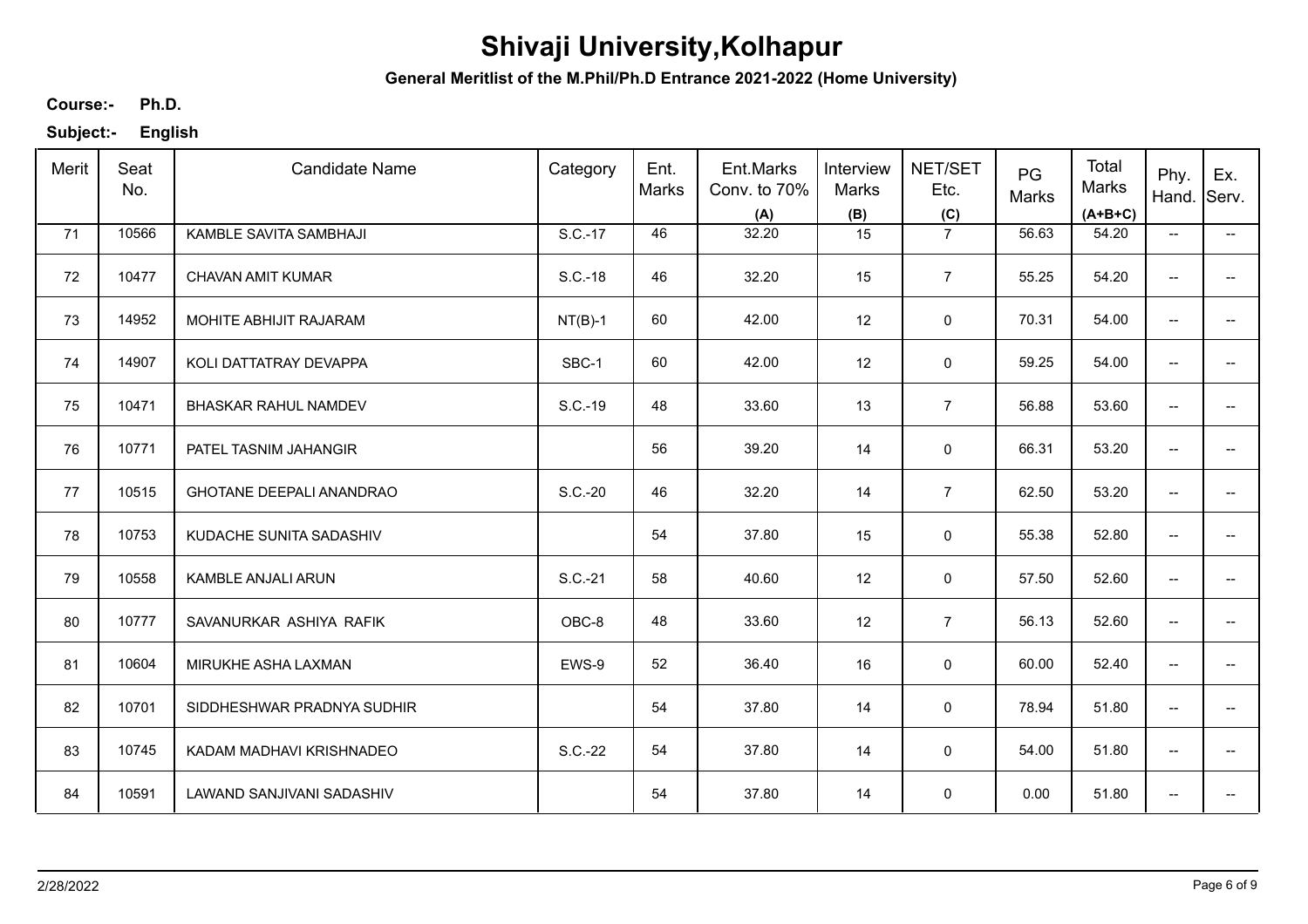**General Meritlist of the M.Phil/Ph.D Entrance 2021-2022 (Home University)**

**Ph.D. Course:-**

| Merit | Seat<br>No. | <b>Candidate Name</b>         | Category      | Ent.<br>Marks | Ent.Marks<br>Conv. to 70%<br>(A) | Interview<br>Marks<br>(B) | NET/SET<br>Etc.<br>(C) | PG<br>Marks | Total<br>Marks<br>$(A+B+C)$ | Phy.<br>Hand.            | Ex.<br>Serv.             |
|-------|-------------|-------------------------------|---------------|---------------|----------------------------------|---------------------------|------------------------|-------------|-----------------------------|--------------------------|--------------------------|
| 85    | 10473       | <b>BHOITE KAILAS KUNDALIK</b> |               | 52            | 36.40                            | 15                        | $\mathbf{0}$           | 56.88       | 51.40                       | $\overline{\phantom{a}}$ | $\overline{\phantom{a}}$ |
| 86    | 10635       | PATIL AMAR SUBHASH            |               | 50            | 35.00                            | 16                        | $\mathbf 0$            | 56.00       | 51.00                       | $\overline{\phantom{a}}$ | -−                       |
| 87    | 10766       | MOKASHI DIGVIJAY SURESH       |               | 50            | 35.00                            | 15                        | 0                      | 73.93       | 50.00                       | $\overline{\phantom{a}}$ |                          |
| 88    | 14938       | TARALEKAR DIGVIJAY MADANRAO   | S.C.-23       | 50            | 35.00                            | 15                        | $\mathbf 0$            | 66.44       | 50.00                       | $\overline{\phantom{a}}$ | $\hspace{0.05cm} \ldots$ |
| 89    | 10464       | <b>BANKE SARITA PRADIP</b>    |               | 50            | 35.00                            | 15                        | 0                      |             | 50.00                       | $\overline{\phantom{m}}$ | -−                       |
| 90    | 10769       | NADAF SARFARAJ RAMJAN         |               | 54            | 37.80                            | 12                        | 0                      | 56.50       | 49.80                       | $\overline{\phantom{a}}$ | --                       |
| 91    | 10807       | GAIKWAD ALANKAR RAVINDRA      | S.C.-24       | 46            | 32.20                            | 17                        | 0                      | 86.00       | 49.20                       | $\overline{\phantom{m}}$ | -−                       |
| 92    | 10600       | MANKAR RAJJAK HAMID           | OBC-9         | 46            | 32.20                            | 17                        | $\mathbf 0$            | 50.00       | 49.20                       | $\overline{\phantom{m}}$ | $\overline{\phantom{a}}$ |
| 93    | 10738       | HORE PRIYADARSHANI POPAT      |               | 50            | 35.00                            | 14                        | 0                      | 58.75       | 49.00                       | $\overline{\phantom{a}}$ |                          |
| 94    | 10610       | MULLA MOULAALI RASULBHAI      |               | 50            | 35.00                            | 14                        | 0                      | 57.19       | 49.00                       | $\overline{\phantom{a}}$ | --                       |
| 95    | 14916       | NALAWADE PADMA ANNAPPA        | <b>EWS-10</b> | 48            | 33.60                            | 15                        | $\mathsf 0$            | 61.75       | 48.60                       | $\overline{\phantom{a}}$ | $-$                      |
| 96    | 10852       | SALUNKHE PRATIMA YUVARAJ      |               | 52            | 36.40                            | 12                        | 0                      | 60.00       | 48.40                       | $\overline{\phantom{a}}$ | $\overline{\phantom{a}}$ |
| 97    | 14953       | MULLA FAIROJA JAHANGIR        | OBC-10        | 52            | 36.40                            | 12                        | $\mathbf 0$            | 56.50       | 48.40                       | $\overline{\phantom{a}}$ | -−                       |
| 98    | 10494       | DESHPANDE MAITHILI ASHOKRAO   |               | 52            | 36.40                            | 12                        | 0                      | 55.19       | 48.40                       | $\overline{\phantom{a}}$ | -−                       |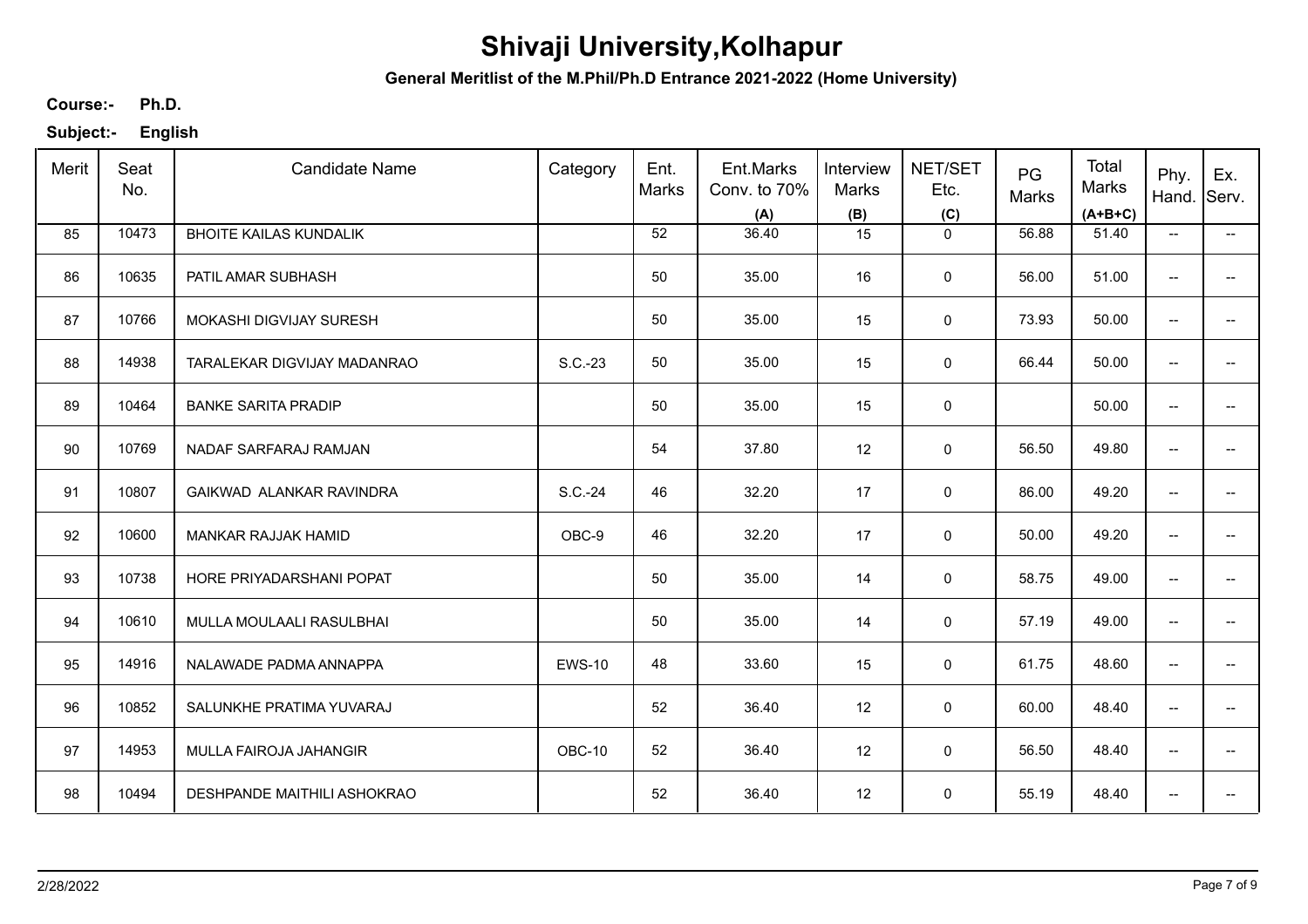**General Meritlist of the M.Phil/Ph.D Entrance 2021-2022 (Home University)**

**Ph.D. Course:-**

| Merit | Seat<br>No. | <b>Candidate Name</b>       | Category      | Ent.<br><b>Marks</b> | Ent.Marks<br>Conv. to 70%<br>(A) | Interview<br>Marks<br>(B) | NET/SET<br>Etc.<br>(C) | PG<br>Marks | Total<br>Marks<br>$(A+B+C)$ | Phy.<br>Hand.                       | Ex.<br>Serv.                          |
|-------|-------------|-----------------------------|---------------|----------------------|----------------------------------|---------------------------|------------------------|-------------|-----------------------------|-------------------------------------|---------------------------------------|
| 99    | 10577       | KHOT ROHIT YASHVANT         | OBC-11        | 52                   | 36.40                            | 12                        | $\mathbf 0$            |             | 48.40                       | $\overline{\phantom{a}}$            | −−                                    |
| 100   | 14918       | NIGAVE POOJA DHIRAJ         |               | 50                   | 35.00                            | 13                        | $\mathbf 0$            | 65.25       | 48.00                       | $\hspace{0.05cm}$ $\hspace{0.05cm}$ | $\hspace{0.05cm}$ – $\hspace{0.05cm}$ |
| 101   | 10512       | <b>GHATAGE MONIKA SUNIL</b> | S.C.-25       | 50                   | 35.00                            | 12                        | $\mathbf 0$            | 64.56       | 47.00                       | $\overline{\phantom{a}}$            | $\overline{\phantom{a}}$              |
| 102   | 10631       | PATIL SHATRUGHNA BABASAHEB  |               | 50                   | 35.00                            | 12                        | 0                      | 62.63       | 47.00                       | $\overline{\phantom{a}}$            | −−                                    |
| 103   | 10563       | KAMBLE SACHAND SHRIKANT     | S.C.-26       | 50                   | 35.00                            | 12                        | 0                      | 58.63       | 47.00                       | $\overline{\phantom{a}}$            | $\overline{\phantom{a}}$              |
| 104   | 10656       | PATIL SUVARNA ARJUN         | <b>EWS-11</b> | 50                   | 35.00                            | 12                        | 0                      | 53.25       | 47.00                       | $\overline{\phantom{a}}$            | $\overline{\phantom{a}}$              |
| 105   | 14920       | PATIL NATHAJI BALVANT       | <b>EWS-12</b> | 48                   | 33.60                            | 13                        | $\mathbf 0$            | 59.63       | 46.60                       | $\overline{\phantom{a}}$            | −−                                    |
| 106   | 10554       | KAMAT SACHIN PRABHAKAR      | S.C.-27       | 48                   | 33.60                            | 13                        | $\mathbf 0$            | 57.88       | 46.60                       | $\overline{\phantom{a}}$            | $\overline{\phantom{a}}$              |
| 107   | 10519       | GORE VRUSHALI CHANDRAKANT   | $NT(C)-3$     | 46                   | 32.20                            | 14                        | 0                      | 76.25       | 46.20                       | $\overline{\phantom{a}}$            | $\overline{\phantom{a}}$              |
| 108   | 14914       | MUSAI RHISHIKESH VITTHALRAO | $NT(C)-4$     | 46                   | 32.20                            | 14                        | $\mathbf 0$            | 57.88       | 46.20                       | $\overline{\phantom{a}}$            | $\overline{\phantom{a}}$              |
| 109   | 10835       | MALI PRAJAKTA SHIVAJI       | OBC-12        | 48                   | 33.60                            | 12                        | $\mathsf 0$            | 77.00       | 45.60                       | $\overline{\phantom{a}}$            | $\overline{\phantom{a}}$              |
| 110   | 10706       | SURYGANDH ASHWINI BAJARANG  | S.C.-28       | 48                   | 33.60                            | 12                        | $\mathsf 0$            | 64.25       | 45.60                       | $\overline{\phantom{a}}$            | $- -$                                 |
| 111   | 10707       | SUTAR ASHA VITTHAL          | OBC-13        | 48                   | 33.60                            | 12                        | $\mathbf 0$            | 54.88       | 45.60                       | $\overline{\phantom{a}}$            | $\overline{\phantom{a}}$              |
| 112   | 10867       | YADAV RANI TANAJI           | SBC-2         | 46                   | 32.20                            | 12                        | $\mathbf 0$            | 56.75       | 44.20                       | $\overline{\phantom{a}}$            | $\overline{\phantom{a}}$              |